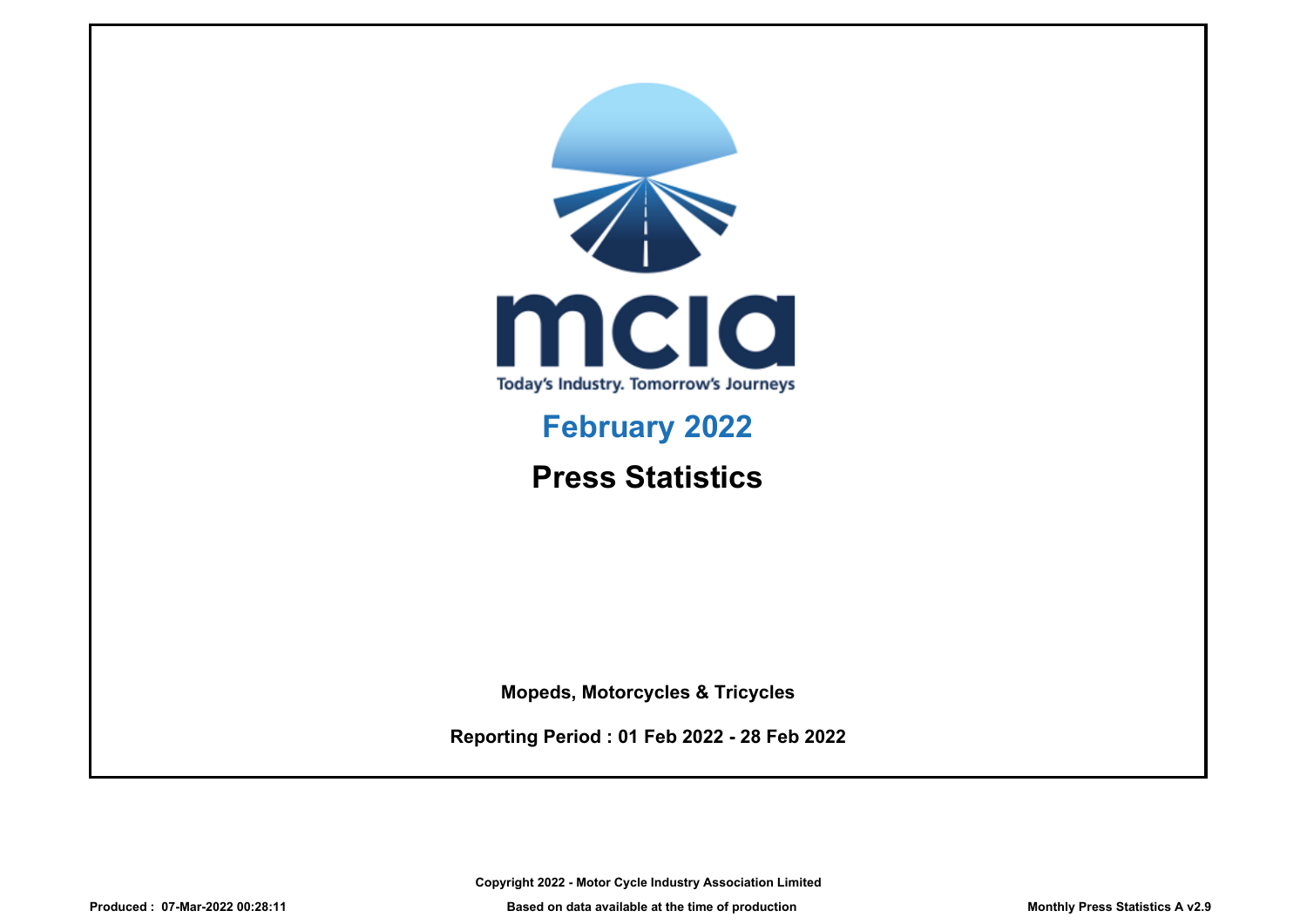



### **Month and Year to Date Comparisons for New Registrations by Style**

| <b>MOPEDS</b>                                                 | <b>Feb 2022</b> | <b>Feb 2021</b> | % Change | <b>Feb 2022</b><br>YTD        | Feb 2021<br><b>YTD</b>        | % Change |
|---------------------------------------------------------------|-----------------|-----------------|----------|-------------------------------|-------------------------------|----------|
| <b>NAKED</b>                                                  | 32              | 12              | 166.7%   | 60                            | 37                            | 62.2%    |
| <b>OTHER</b>                                                  | 49              | 52              | $-5.8%$  | 123                           | 97                            | 26.8%    |
| <b>SCOOTER</b>                                                | 388             | 256             | 51.6%    | 655                           | 537                           | 22.0%    |
| <b>TOTAL MOPEDS</b>                                           | 469             | 320             | 46.6%    | 838                           | 671                           | 24.9%    |
| <b>MOTORCYCLES</b>                                            | <b>Feb 2022</b> | <b>Feb 2021</b> | % Change | <b>Feb 2022</b><br><b>YTD</b> | <b>Feb 2021</b><br><b>YTD</b> | % Change |
| <b>ADVENTURE</b>                                              | 690             | 340             | 102.9%   | 1,976                         | 831                           | 137.8%   |
| <b>COMPETITION</b>                                            | 380             | 308             | 23.4%    | 1,013                         | 823                           | 23.1%    |
| <b>CUSTOM</b>                                                 | 323             | 117             | 176.1%   | 674                           | 300                           | 124.7%   |
| <b>MODERN CLASSIC</b>                                         | 299             | 204             | 46.6%    | 736                           | 521                           | 41.3%    |
| <b>NAKED</b>                                                  | 811             | 509             | 59.3%    | 1,865                         | 1,154                         | 61.6%    |
| <b>ROAD SPORT</b>                                             | 304             | 172             | 76.7%    | 682                           | 387                           | 76.2%    |
| <b>SCOOTER</b>                                                | 1,752           | 822             | 113.1%   | 3,308                         | 1,841                         | 79.7%    |
| <b>TOURING</b>                                                | 135             | 40              | 237.5%   | 227                           | 82                            | 176.8%   |
| <b>UNSPECIFIED</b>                                            | 12              | 3               | 300.0%   | 14                            | 14                            | 0.0%     |
| <b>TOTAL MOTORCYCLES</b>                                      | 4,706           | 2,515           | 87.1%    | 10,495                        | 5,953                         | 76.3%    |
| <b>TRICYCLES</b>                                              | <b>Feb 2022</b> | <b>Feb 2021</b> | % Change | <b>Feb 2022</b><br><b>YTD</b> | <b>Feb 2021</b><br><b>YTD</b> | % Change |
| <b>OTHER</b>                                                  | 4               | 19              | $-78.9%$ | 15                            | 35                            | $-57.1%$ |
| <b>SCOOTER</b>                                                | 33              | 14              | 135.7%   | 51                            | 43                            | 18.6%    |
| <b>TOTAL TRICYCLES</b>                                        | 37              | 33              | 12.1%    | 66                            | 78                            | $-15.4%$ |
| <b>SUMMARY</b>                                                | <b>Feb 2022</b> | <b>Feb 2021</b> | % Change | <b>Feb 2022</b><br><b>YTD</b> | <b>Feb 2021</b><br><b>YTD</b> | % Change |
| <b>Total Scooters</b>                                         | 2,173           | 1,092           | 99.0%    | 4,014                         | 2,421                         | 65.8%    |
| Total Mopeds, Motorcycles &<br>Tricycles (excluding Scooters) | 3,039           | 1,776           | 71.1%    | 7,385                         | 4,281                         | 72.5%    |
| <b>TOTAL REGISTRATIONS</b>                                    | 5,212           | 2,868           | 81.7%    | 11,399                        | 6,702                         | 70.1%    |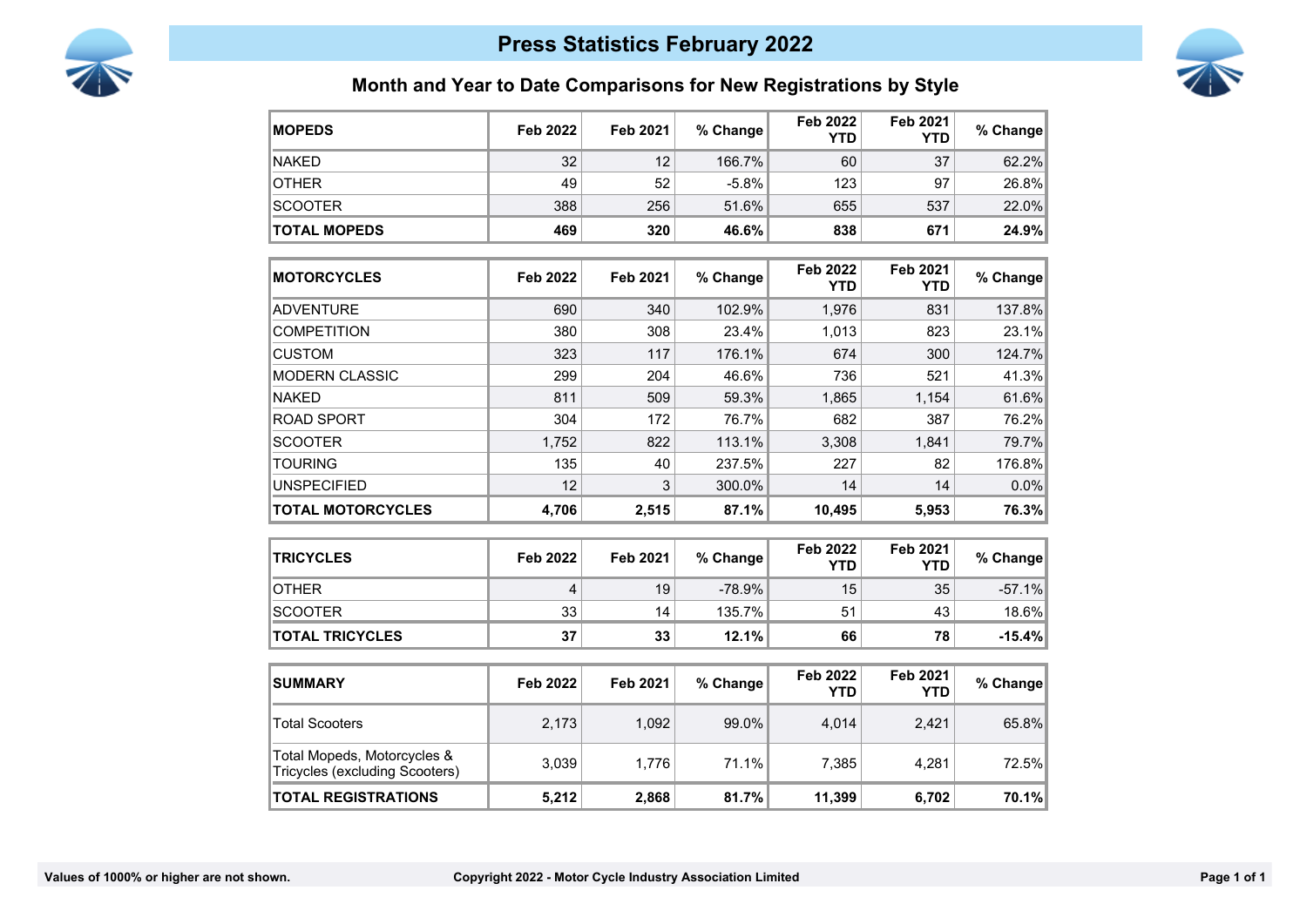



### **Month and Year to Date Comparisons for New Registrations by Band**

| <b>ENGINE BAND - ALL</b>   | Feb 2022 | Feb 2021 | % Change  | <b>Feb 2022</b><br><b>YTD</b> | Feb 2021<br><b>YTD</b> | % Change |
|----------------------------|----------|----------|-----------|-------------------------------|------------------------|----------|
| $0-50cc$                   | 681      | 414      | 64.5%     | 1,389                         | 934                    | 48.7%    |
| 51-125cc                   | 2,298    | 1.254    | 83.3%     | 4,419                         | 2,735                  | 61.6%    |
| 126-650cc                  | 1,006    | 612      | 64.4%     | 2,608                         | 1,471                  | 77.3%    |
| 651-1000cc                 | 632      | 292      | $116.4\%$ | 1,662                         | 760                    | 118.7%   |
| Over 1000cc                | 595      | 296      | 101.0%    | 1,321                         | 802                    | 64.7%    |
| <b>TOTAL REGISTRATIONS</b> | 5,212    | 2,868    | 81.7%     | 11,399                        | 6,702                  | 70.1%    |

| <b>POWER BAND - ELECTRIC</b> | <b>Feb 2022</b> | Feb 2021       | % Change  | Feb 2022<br><b>YTD</b> | Feb 2021<br>YTD. | % Change |
|------------------------------|-----------------|----------------|-----------|------------------------|------------------|----------|
| Under 1kw                    | 8               |                | $0.0\%$   | 14                     |                  | 1,300.0% |
| $1-4kw$                      | 388             | 192            | 102.1%    | 765                    | 400              | 91.3%    |
| ∣4-11kw                      | 13              | 4              | 225.0%    | 57                     | 11               | 418.2%   |
| 11-15kw                      | 1               |                | $0.0\%$   | 14                     |                  | $0.0\%$  |
| 15-35kw                      | 1               | $\mathfrak{p}$ | $-50.0\%$ | 4                      | 4                | $0.0\%$  |
| Over 35kw                    | 4               | 3              | 33.3%     | 13                     | 4                | 225.0%   |
| Unknown                      | 25              | 44             | $-43.2%$  | 69                     | 113              | $-38.9%$ |
| <b>TOTAL REGISTRATIONS</b>   | 440             | 245            | 79.6%     | 936                    | 533              | 75.6%    |

| UK POWERED TWO WHEELER MARKET BACKGROUND INFORMATION (Dept for Transport) |                                      |                                                   |  |  |
|---------------------------------------------------------------------------|--------------------------------------|---------------------------------------------------|--|--|
| <b>NO. OF MOTORCYCLES IN USE</b>                                          | <b>MOTORCYCLES RIDER TEST PASSES</b> | TOTAL DISTANCE (KM) TRAVELLED BY MOTORCYCLE       |  |  |
| 1.26 Million (UK)<br>2017                                                 | 40.0 thousand<br>2017/18<br>$\sim$   | 4.6 billion km (2.8 billion miles)<br>2017<br>÷   |  |  |
| 1.28 Million (UK)<br>2018                                                 | 38.4 thousand<br>2018/19<br>л.       | 4.4 billion km (2.7 billion miles)<br>2018<br>-11 |  |  |
| 1.27 Million (UK)<br>2019<br>VD.                                          | 36.2 thousand<br>2019/20<br>٠.       | 4.8 billion km (3.0 billion miles)<br>2019<br>÷   |  |  |
| 1.29 Million (UK)<br>2020                                                 | 16.0 thousand<br>2020/21             | 4.0 billion km (2.5 billion miles)<br>2020        |  |  |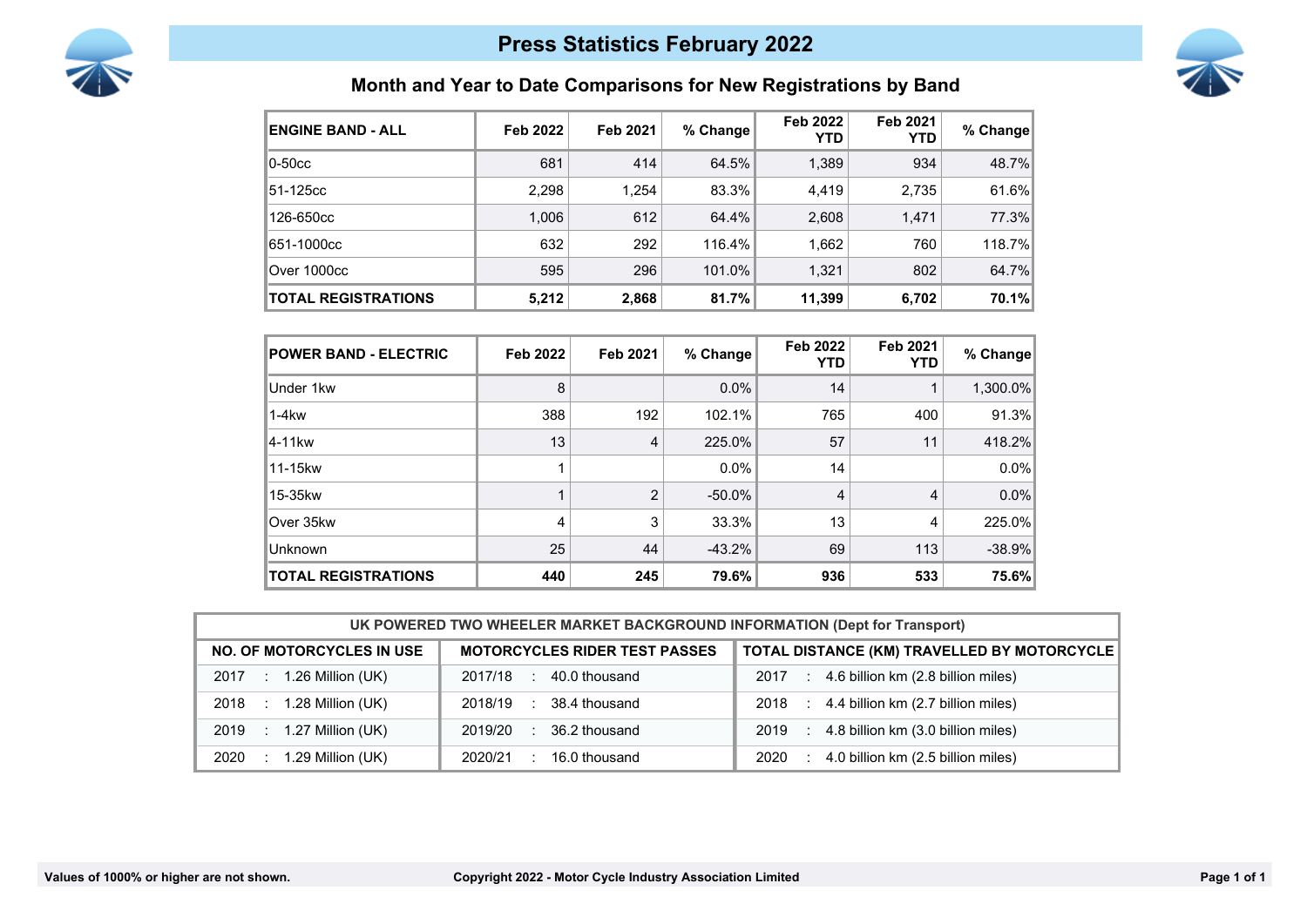



## **February 2022 Top Registering Vehicles**

| <b>MOPED</b>    | <b>HIGHEST REGISTERING MODEL THIS</b><br><b>MONTH WITHIN EACH STYLE</b> | Feb 2022 |
|-----------------|-------------------------------------------------------------------------|----------|
| INAKFD.         | Multiple Items                                                          | 6        |
| <b>IOTHER</b>   | Surron LIGHT BEE                                                        | 25       |
| <b>ISCOOTER</b> | Yadea G5L                                                               | 100      |

| <b>MOTORCYCLE</b>      | <b>HIGHEST REGISTERING MODEL THIS</b><br><b>MONTH WITHIN EACH STYLE</b> | Feb 2022        |
|------------------------|-------------------------------------------------------------------------|-----------------|
| <b>ADVENTURE</b>       | Honda CRF 300 L                                                         | 58 <sub>l</sub> |
| <b>COMPETITION</b>     | KTM 300 EXC TPI                                                         | 41              |
| <b>CUSTOM</b>          | Royal Enfield METEOR 350                                                | 66              |
| <b>IMODERN CLASSIC</b> | Royal Enfield INTERCEPTOR INT 650                                       | 32              |
| <b>NAKED</b>           | Honda CBF 125 M                                                         | 96              |
| <b>ROAD SPORT</b>      | Lexmoto LXR 125                                                         | 48              |
| <b>SCOOTER</b>         | Honda PCX 125                                                           | 309             |
| TOURING                | Honda NT 1100                                                           | 75              |

| <b>MAJOR BRANDS</b> | <b>Feb 2022</b> |
|---------------------|-----------------|
| Honda               | 1,340           |
| Yamaha              | 372             |
| Lexmoto             | 369             |
| Triumph             | 256             |
| <b>BMW</b>          | 208             |
| <b>KTM</b>          | 174             |
| Royal Enfield       | 158             |
| Vmoto               | 148             |
| Aprilia             | 137             |
| <b>SYM</b>          | 137             |

| <b>ITRICYCLE</b> | <b>HIGHEST REGISTERING MODEL THIS</b><br><b>MONTH WITHIN EACH STYLE</b> | <b>Feb 2022</b> |
|------------------|-------------------------------------------------------------------------|-----------------|
| IOTHFR           | Multiple Items                                                          |                 |
| ISCOOTFR.        | Piaggio MP3 300 SPORT                                                   | 16              |

| <b>ICE ENGINE BAND</b>            | <b>HIGHEST REGISTERING MODEL THIS</b><br><b>MONTH WITHIN EACH ENGINE BAND</b> | Feb 2022        |
|-----------------------------------|-------------------------------------------------------------------------------|-----------------|
| $\overline{0}$ -50 $\overline{c}$ | Lexmoto ECHO 50                                                               | 33 <sup>1</sup> |
| 51-125cc                          | Honda PCX 125                                                                 | 309             |
| 126-650cc                         | Royal Enfield METEOR 350                                                      | 66              |
| 651-1000cc                        | Yamaha MT-07 ABS                                                              | 44              |
| Over 1000cc                       | Honda NT 1100                                                                 | 75              |

| <b>ELECTRIC POWER BAND</b> | <b>HIGHEST REGISTERING MODEL THIS</b><br><b>MONTH WITHIN EACH POWER BAND</b> | Feb 2022 |
|----------------------------|------------------------------------------------------------------------------|----------|
| Under 1kw                  | Keeway E-ZI MINI                                                             | 8        |
| 1-4kw                      | Vmoto SUPER SOCO CPX                                                         | 125      |
| 4-11kw                     | Multiple Items                                                               |          |
| l11-15kw                   | BMW CE 04                                                                    |          |
| l15-35kw                   | Zero Motorcycles FX ZF7.2                                                    |          |
| Over 35kw                  | Energica EVA RIBELLE                                                         |          |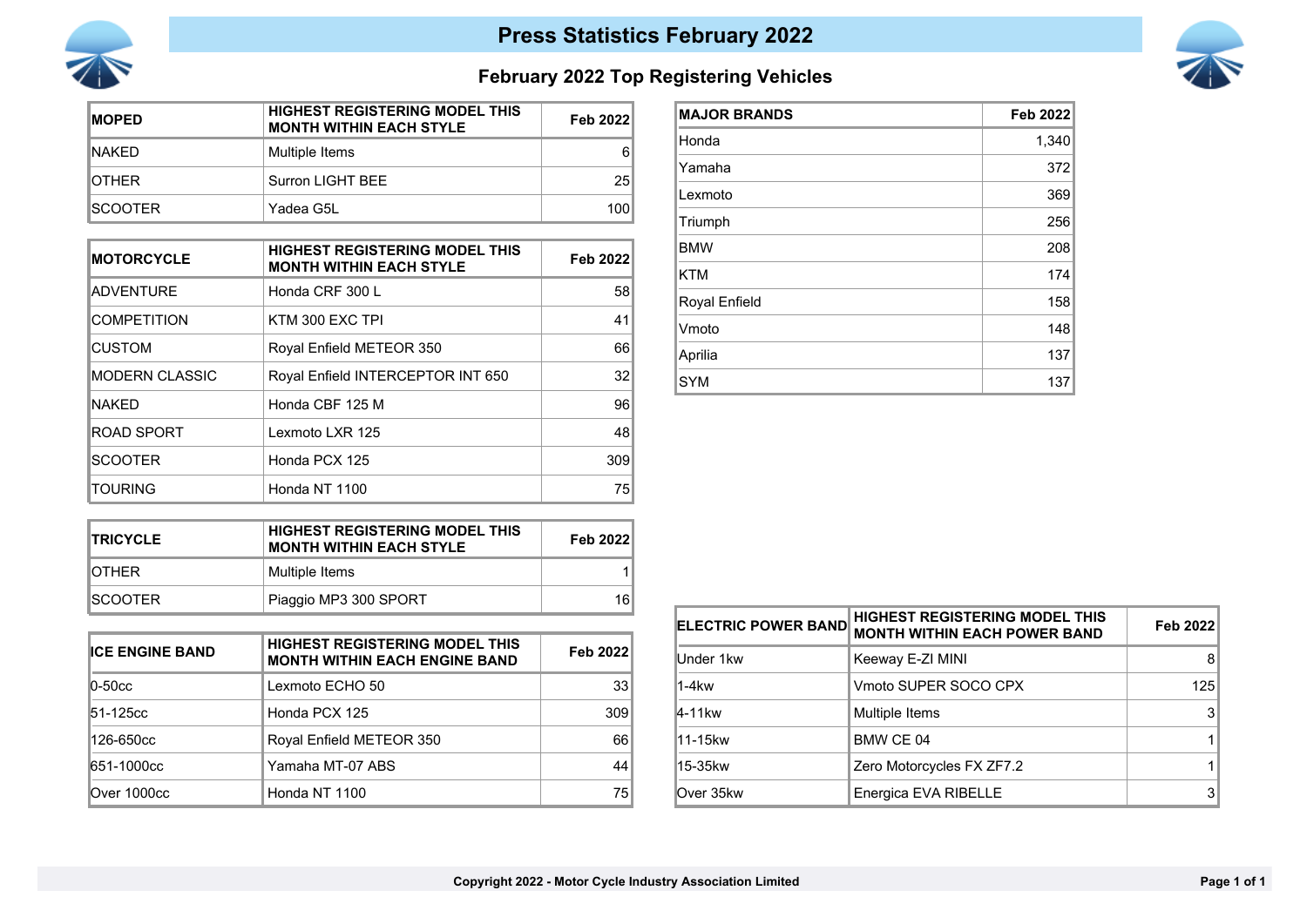

### **Definitions**



#### **Moped**

In law, a two or three\* wheeled vehicle, having a maximum speed of 28 mph, maximum engine capacity 50cm3 or maximum power of 4kW. Rider must be aged 16 or over. ECWVTA Categories L1 & L2.

#### **Motorcycle**

In law, a two or three\* wheeled vehicle that is not a Moped. Riders must be aged 17 years or over. ECWVTA Categories L3 & L4.

#### **Tricycle**

In law, a three or four\* wheeled vehicle with symmetrically arranged wheels, that is not a Moped and is less than 1000kg. ECWVTA Category L5.

#### **Adventure**

These bikes are predominantly designed and capable for on-road use but have some capability for off road use. Often they will have features similar to machines included in the Touring category e.g. fairings, luggage carrying capacity etc.

#### **Competition**

These bikes encompass trials, enduro and trail bikes designed for off-road or cross-country competition.

#### **Custom**

These machines include 'cruisers' and 'choppers'. They feature high handlebars, low seat height, forward footrests and minimal body panels. They often have a V-twin engine.

#### **EPAC**

Electric Power Assisted Cycles which are classed as mopeds, with pedals and power between 250-1000w.

#### **Modern Classic**

These machines are either built to the specifications similar to an earlier era or styled to look that way.

#### **Naked**

Road machines have little or no fairing and a more upright riding position. Includes Supermoto and Pit Bikes.

#### **10 Road Sport**

Designed with the latest race bike technology, they feature full fairings and low handlebars and riding position and are sometimes referred to as race replicas. Includes machines that fit between sport and touring categories. Typical features include full or partial fairings.

#### **11 Scooter**

Typically have an engine, as an integral part of the rear suspension or the chassis is a step-through type, irrespective of cc or wheel size. Includes all types of transmission. Can be a Moped, Motorcycle or Tricycle.

#### **12 Touring**

Machines designed for long-distance riding, typically featuring luggage carrying capability as standard and a comfortable seating position for rider and pillion.

#### **13 Other L-Cat**

Three or four wheeled vehicles designed for commercial or leisure use, other than Scooters. Includes microcars.

#### **14 Notes**

\* Where additional wheels are present, ie 3 wheels on a motorcycle, they are considered to be a single point of contact, in most cases.